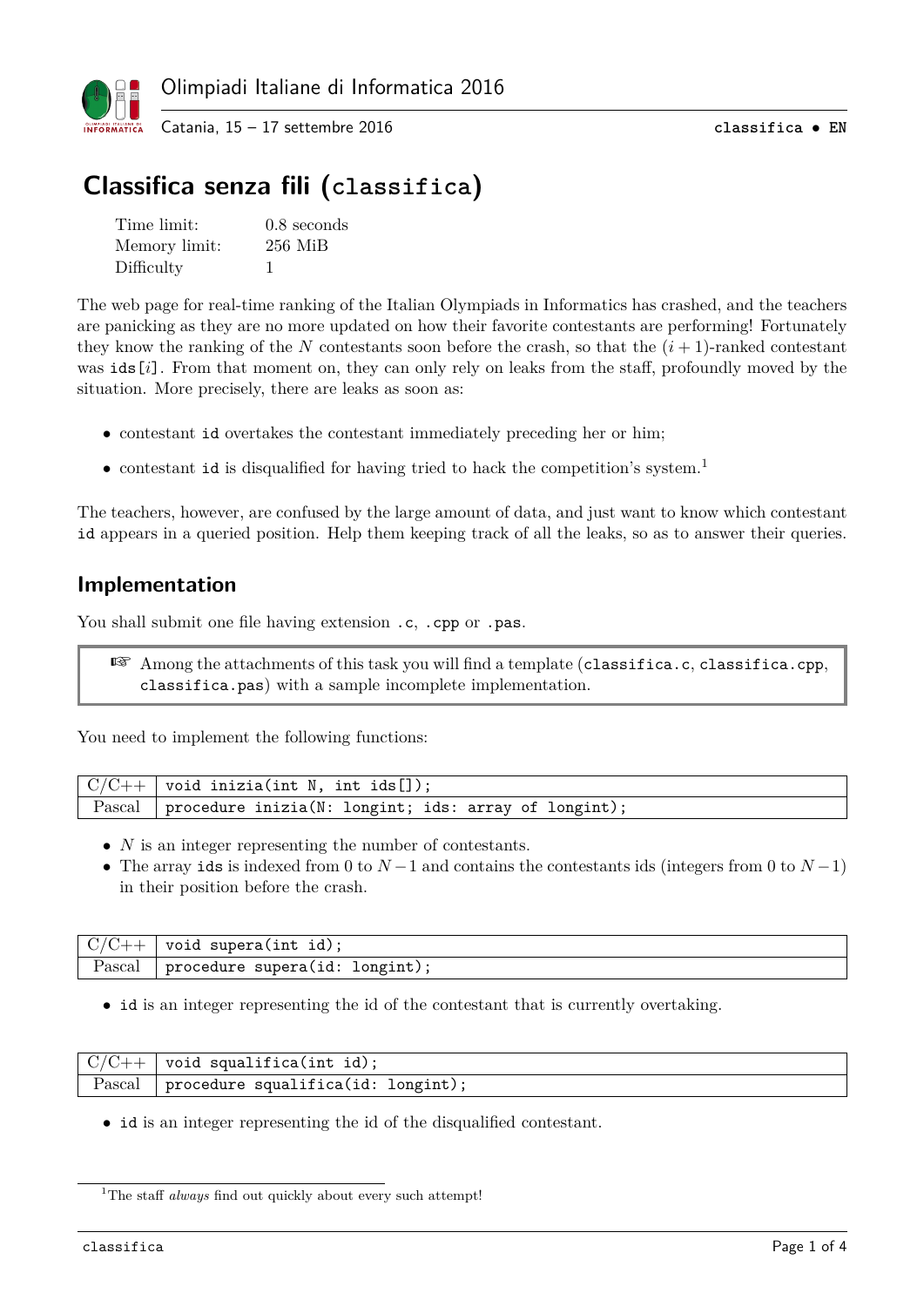

Catania, 15 – 17 settembre 2016 **classifica** • **EN**

| $\mid$ $C/C++\mid$ int partecipante(int pos);          |
|--------------------------------------------------------|
| Pascal   function partecipante(pos: longint): longint; |

- pos is an integer representing the position that a teacher would like to query.
- The function must return the id of the contestant in that position.

The grader will first call the function inizia, then the functions supera, squalifica, partecipante for an arbitrary number of times (and in any order) and will print the returned values to the output file (in the corresponding order).

#### **Grader**

In the directory for this problem there is a simplified version of the grader used during evaluation, which you can use to test your solutions locally. The sample grader reads data from stdin, calls the function that you should implement and writes to stdout in the following format.

The input file is made of  $Q + 2$  lines, containing:

- Line 1: integers *N* and *Q*.
- Line 2: values  $ids[i]$  for  $i = 0...N 1$ .
- Lines  $3, \ldots, Q+2$ : the description of a leak or a query, so it can be:
	- **–** 's' id: if id overtakes;
	- **–** 'x' id: if id is disqualified;
	- **–** 'p' pos: if the contestant in position pos is queried.

The output file is made of a single line, containing:

• Line 1: the values returned from calls to function partecipante separated by a space.

### **Constraints**

- $1 \le N \le 1000000$ .
- $1 \le Q \le 1000000$ .
- $0 \leq$  **ids**  $[i] \leq N 1$  for all  $i = 0 ... N 1$ .
- ids  $[i] \neq$  ids  $[j]$  for all  $i \neq j$  (the numbers contained in ids are all distinct).
- $0 \leq id \leq N-1$  in calls to functions supera and squalifica.
- The contestant which is ranked first does not overtake.
- Once somebody is disqualified, he or she cannot overtake nor be further disqualified anymore.
- Position pos in calls to function partecipante always exists.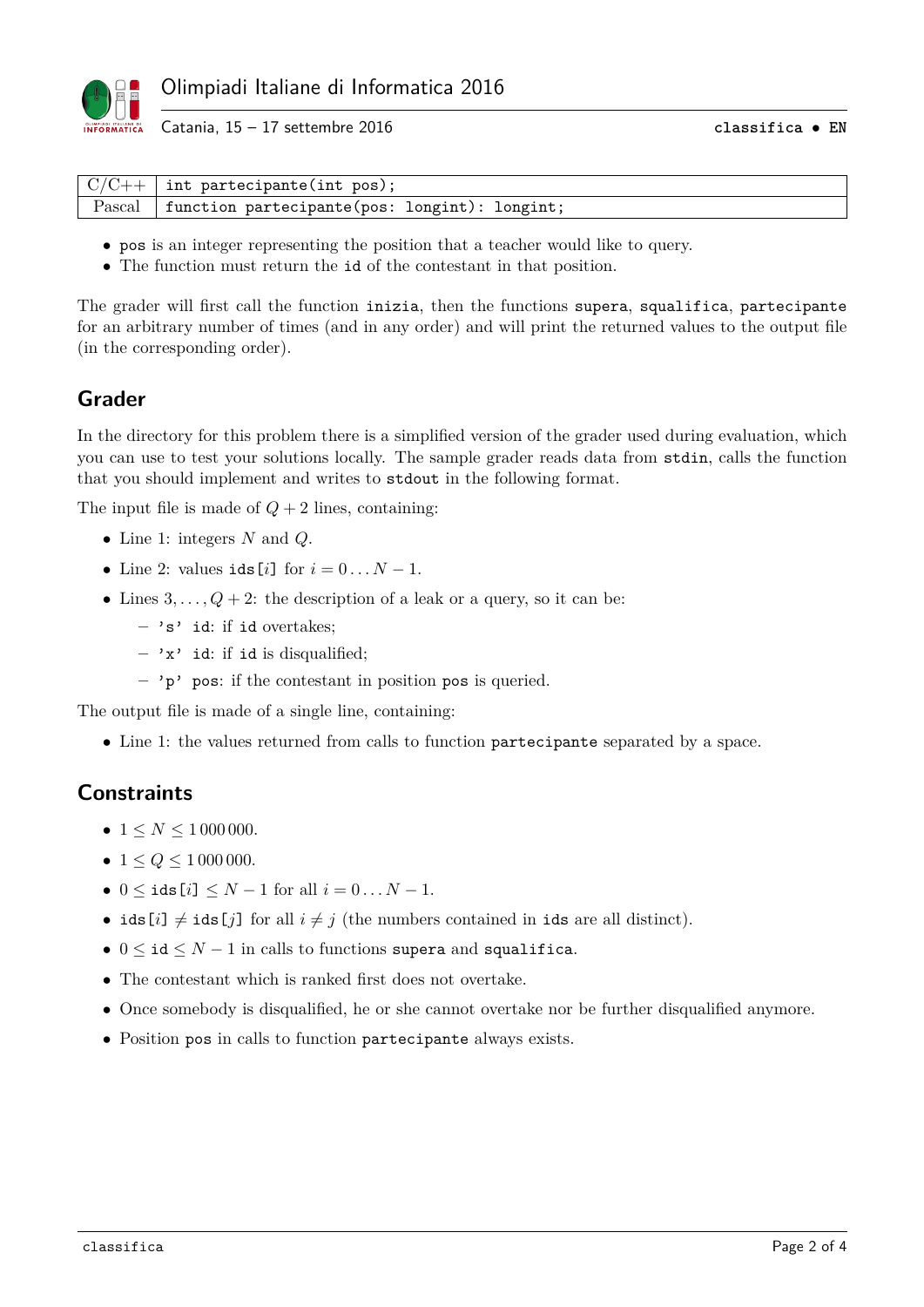

## **Scoring**

Your program will be tested against several test cases grouped in subtasks. In order to obtain the score of a subtask, your program needs to correctly solve all of its test cases.

- **Subtask 1 [ 0 punti]**: Examples.
- **Subtask 2 [18 punti]**: *N, Q* ≤ 10 000.
- **Subtask 3 [16 punti]**: There are no calls to function squalifica. Moreover *Q* ≤ 100 000.
- **Subtask 4 [19 punti]**: The function partecipante will be called after all the calls to supera and squalifica. Moreover  $Q \le 100\,000$ .
- **Subtask 5 [17 punti]**: There are no calls to function supera.
- **Subtask 6 [18 punti]**: *Q* ≤ 100 000.
- **Subtask 7 [12 punti]**: No additional limitations.

#### **Examples**

| $\texttt{stdin}$                                                                                                                                                                                                                                                           | $\operatorname{\texttt{stdout}}$ |
|----------------------------------------------------------------------------------------------------------------------------------------------------------------------------------------------------------------------------------------------------------------------------|----------------------------------|
| 5 6<br>4 0 3 2 1<br>s <sub>3</sub><br>$\mathbf{1}$<br>$\mathtt{s}$<br>$\mathbf{1}$<br>$\mathtt{s}$<br>p 3<br>$x \quad 2$<br>p 4                                                                                                                                            | $1\quad 0$                       |
| 711<br>5 2 6 3 4 1 0<br>$x \quad 5$<br>p 1<br>$x \quad 2$<br>$\mathbf{1}$<br>$\, {\bf p}$<br>$\overline{c}$<br>$\, {\bf p}$<br>$\mathbf{3}$<br>$\mathtt{s}$<br>$\mathbf{1}$<br>$\, {\bf p}$<br>p 4<br>$\overline{0}$<br>$\mathbf x$<br>$\mathbf{1}$<br>$\mathtt{s}$<br>p 3 | 2 6 3 3 1 1                      |